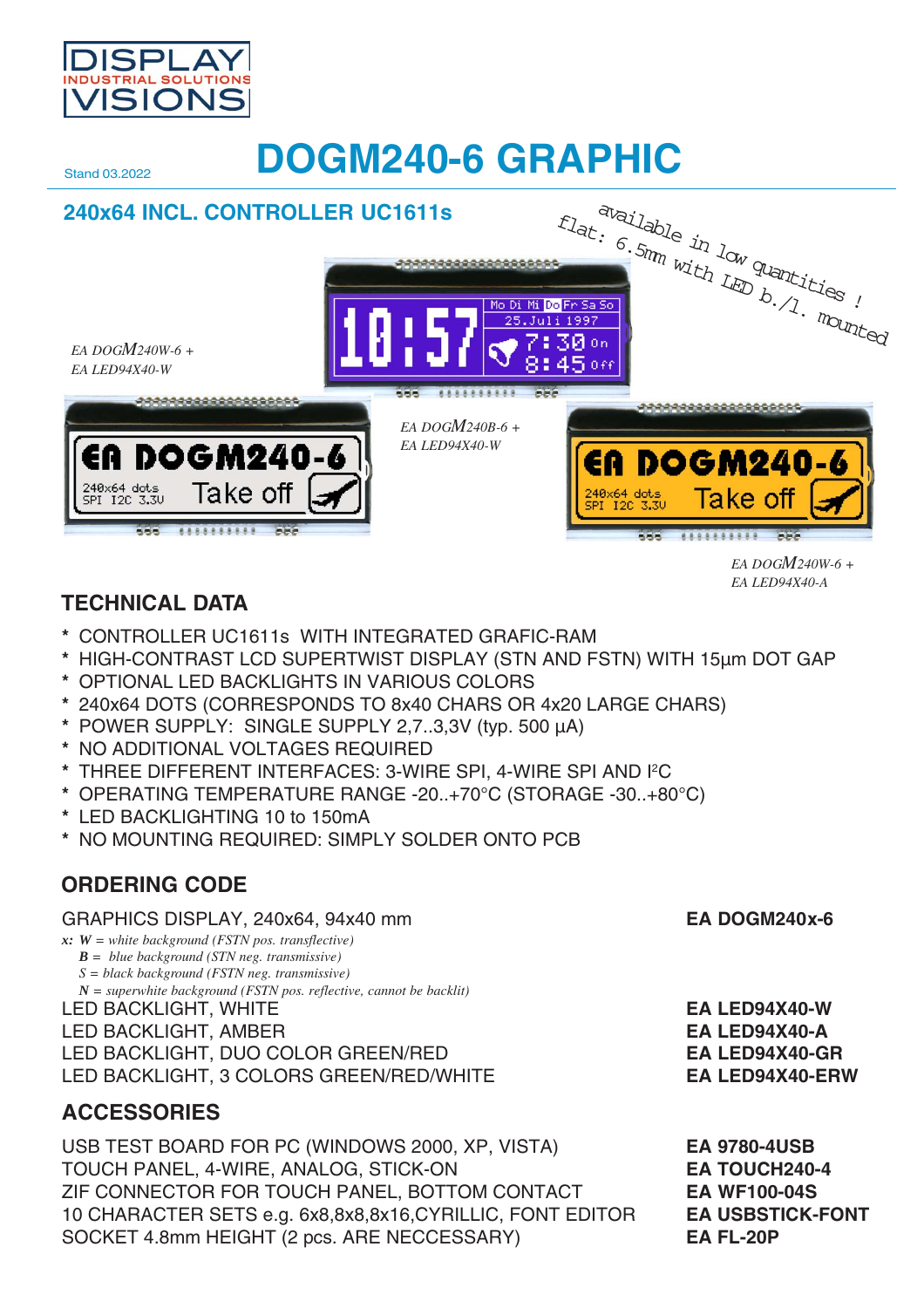

## **PINOUT**

The EA DOGM240-6, a 240x64 dots graphics display, is a new addition to ELECTRONIC ASSEMBLY's EA DOG series. It, too, has pins that allow it to be mounted quickly and easily.

## **CONTRAST ADJUSTMENT**

The contrast can be set by means of a command for all the displays in theEA DOGM- Series. The contrast setting of the display must be set once by the software, and is then kept constant throughout the entire operating temperature range (-20..+70°C), thanks to the integrated temperature compensation.

|                |           | Pin Symbol Level Function | Pin |                 |     | <b>Symbol Level Function</b> |
|----------------|-----------|---------------------------|-----|-----------------|-----|------------------------------|
| 1              | NC        | (A1+: LED backlight)      | 21  | $VB0+$          |     | Voltage Converter            |
| $\overline{2}$ | <b>NC</b> | (A2+: LED backlight)      | 22  | $VB1+$          | ٠   | Voltage Converter            |
| 3              | <b>NC</b> | (A3+: LED backlight)      | 23  | $VB1-$          | ٠   | Voltage Converter            |
| 4              |           |                           | 24  | $VBO-$          |     | Voltage Converter            |
| 5              |           |                           | 25  | $VAO+$          | ٠   | Voltage Converter            |
| 6              |           |                           | 26  | $VA1+$          | ÷   | Voltage Converter            |
| $\overline{7}$ |           |                           | 27  | $VA1-$          |     | Voltage Converter            |
| 8              |           |                           | 28  | $VAD-$          |     | Voltage Converter            |
| 9              |           |                           | 29  | <b>VLCD</b>     |     | Pow er LC Drive              |
| 10             |           |                           | 30  | <b>VDD</b>      | н   | Pow er Supply +2,73,3V       |
| 11             |           |                           | 31  | <b>VSS</b>      | L   |                              |
| 12             |           |                           | 32  | <b>VSS</b>      |     | Pow er Supply 0V (GND)       |
| 13             |           |                           | 33  | <b>BMO</b>      | H/L | Config Serial Interface      |
| 14             |           |                           | 34  | CD              | H/L | L= Command, H= Data          |
| 15             |           |                           | 35  | CS1 (A3)        | н   | Chip Select (high low)       |
| 16             |           |                           | 36  | CS0 (A2)        | L   | Chip Select (active low)     |
| 17             |           |                           | 37  | <b>RST</b>      | L   | Reset (active low)           |
| 18             | <b>NC</b> | (C1-: LED backlight)      | 38  | SCK (D0)        | H/L | Serial Clock                 |
| 19             | <b>NC</b> | (C2-: LED backlight)      | 39  | SDA (D3)        | H/L | Serial Data                  |
| 20             | <b>NC</b> | (C3-: LED backlight)      | 40  | D <sub>13</sub> | H/L | Config Serial Interface      |

## **CHARACTER SET AND FONT EDITOR (ACCESSORY)**

With the ordering code EA USBSTICK-FONT a memory stick comes with various character sets, especially made for this display. An import function allows additionally to use Windows fonts. With the FontEditor it is easy to generate for example Cyrillic, Greek and Arabic fonts. The preview function shows immediately the size and style in simulation window.

When the testboard EA 9780-4USB is connected to the USB port, you can see the character (or any predefined text) live on the display !

## **4 DIFFERENT TECHNOLOGIES**

See below for an overview of available technologies STN and FSTN. See also an recommandation to combine with backlights and their usability:

| <b>Displaytyp</b>                                                                                 | <b>Technologie</b>           | optionale<br><b>Beleuchtung</b>                    | <b>Lesbarkeit</b>                         | <b>Displayfarbe</b><br>unbeleuchtet | <b>Displayfarbe</b><br>mit<br><b>Beleuchtung</b>  | empfohlene<br><b>Beleuchtung</b> |
|---------------------------------------------------------------------------------------------------|------------------------------|----------------------------------------------------|-------------------------------------------|-------------------------------------|---------------------------------------------------|----------------------------------|
| ER DOGM240W-6<br>Take off $\sqrt{\phantom{a}}$<br>240x64 dots<br>SPI 12C 3.3U                     | FSTN pos.<br>transflektiv    | mit und ohne<br>Beleuchtungskörper<br>zu verwenden | auch bei<br>abgeschalteter<br>Bel. lesbar | schwarz auf weiß                    | schwarz auf<br>Beleuchtungsfarbe                  | alle                             |
| <b>EN DOGM2408-6</b><br><b><i><u><b>Expressions</b></u></i> Take off <math>\mathcal{A}</math></b> | STN neg. blau<br>transmissiv | nur beleuchtet zu<br>verwenden                     |                                           |                                     | Beleuchtungsfarbe<br>auf blauem<br>Hintergrund    | weiß, amber                      |
| <b>EN DOGM2405-6</b><br><b>BOX64 Stay</b> Take off $\rightarrow$                                  | FSTN neg.<br>transmissiv     | nur beleuchtet zu<br>verwenden                     |                                           |                                     | Beleuchtungsfarbe<br>auf schwarzem<br>Hintergrund | alle                             |
| <b>ER DOGM240N-6</b><br>248x64 dots Take off                                                      | FSTN pos.<br>reflektiv       | keine Beleuchtung<br>möglich                       | ohne<br>Beleuchtung<br>bestens lesbar     | schwarz auf weiß                    |                                                   |                                  |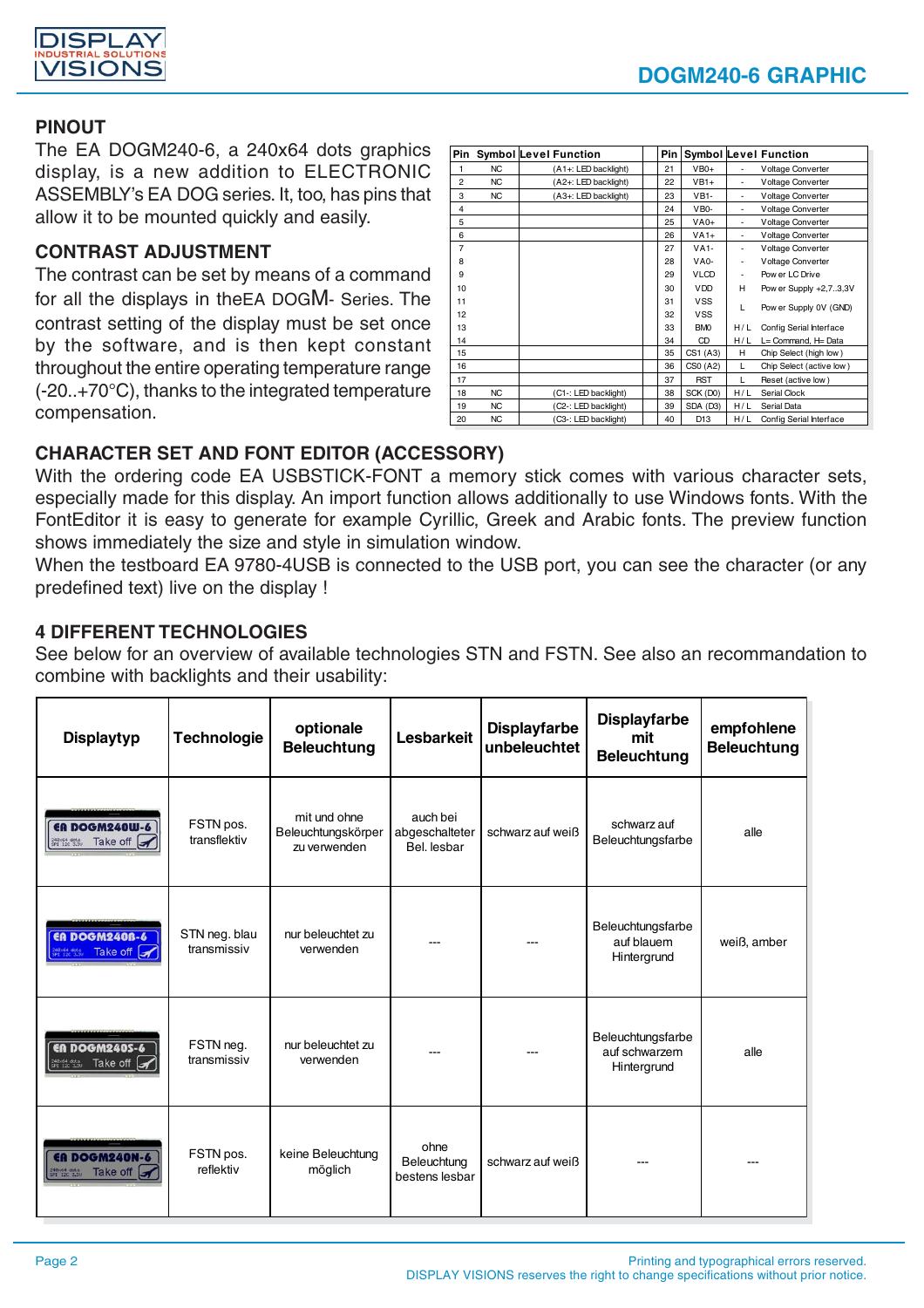

## **4 DIFFERENT BACKLIGHTS**

Four different backlight types are available to match equipments design as much as possible. Incl. 2 and 3-color green/red. The most effective and brightest one is the white one EA LED94X40-W.



..........

# EA LED94X49-W (white) - the super bright one

With the white backlight, there are 3 separate LED paths containig 2 LEDs in series each. We are using high-quality LEDs from NICHIA. To operate the backlight

> with longest life time, we recommend a current source (e.g. CAT4238TD). Life time typ. 80,000 hours.



| <b>LED backlight</b>   | <b>Forward</b><br>voltage | Current |  |
|------------------------|---------------------------|---------|--|
| (each path)            | typ                       | max.    |  |
| white<br>EA LED94x40-W | 6.4 V                     | 15 mA   |  |

EA LED94X40-A (amber) - the cost effective one

With the amber backlight, there are 3 separate LED paths containig 4 parallel LEDs, that can be switched in parallel

| <b>LED backlight</b>   | <b>Forward</b><br>voltage | Current | <b>Limiting resistor</b><br>(ohm) |      |  |  |
|------------------------|---------------------------|---------|-----------------------------------|------|--|--|
| (each path)            | typ                       | max     | @3,3V                             | @5 V |  |  |
| amber<br>EA LED94x40-A | 2.1V                      | 80 mA   | 18                                | 39   |  |  |



suit the system's voltage. Life time typ. 100,000 hours.





#### EA LED94X40-ERW (green/red/white) - the versatile

Bright white LEDs (brand: NICHIA) providing best readability under all conditions. The 3-color backlight has common anode (AERW) and three terminals for driving

the red , green and white LED path. Life time typ. 80,000 hours.

| <b>LED backlight</b><br>color | <b>Forward</b><br>voltage | Current | Limiting<br>resistor<br>(ohm) |
|-------------------------------|---------------------------|---------|-------------------------------|
|                               | typ                       | max     | @5 V                          |
| Green                         | 3.0V                      | 90 mA   | 24                            |
| Red                           | 2.1V                      | 90 mA   | 33                            |
| White                         | 3.0V                      | 90 mA   | 24                            |

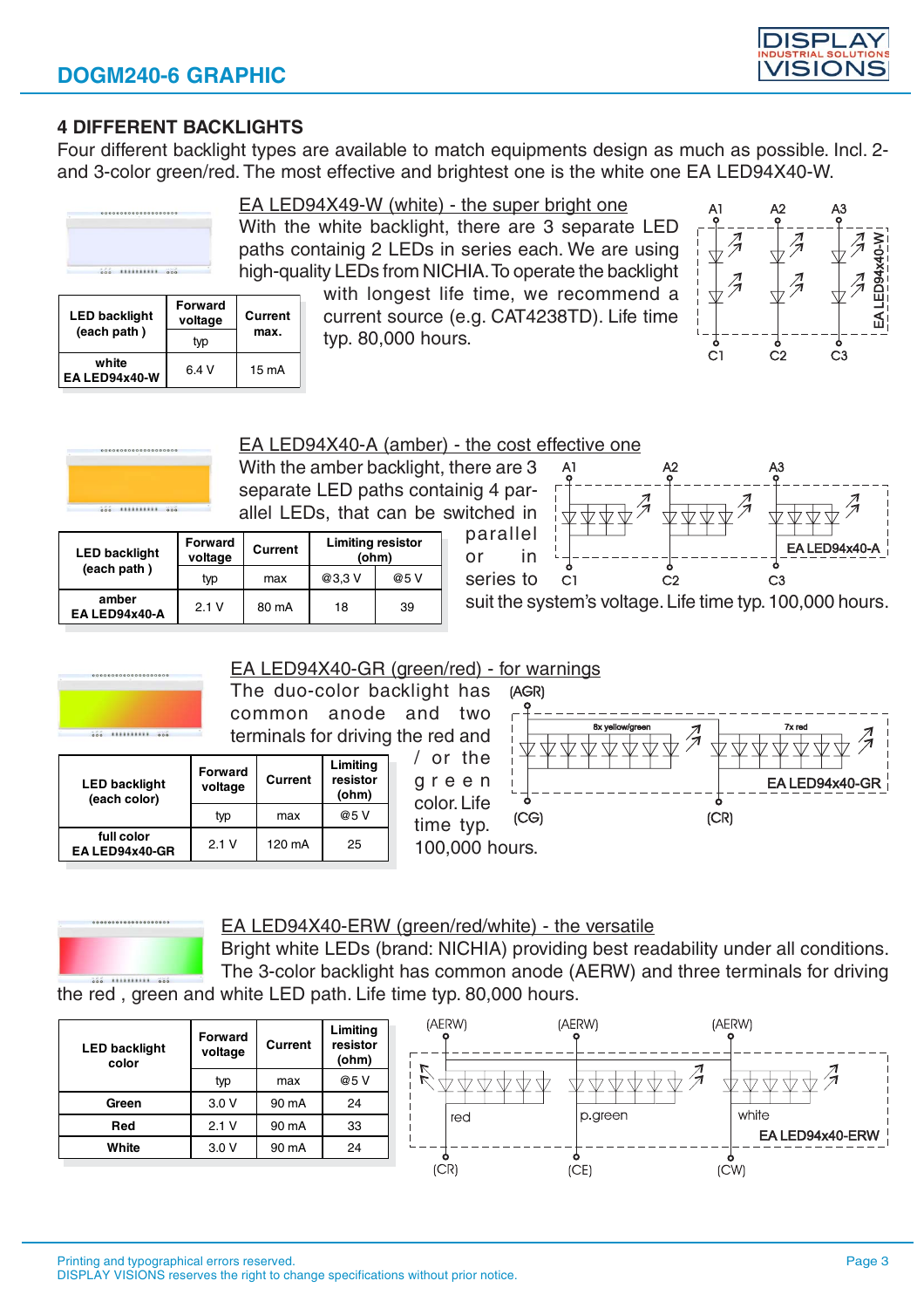

# **APPLICATION EXAMPLE LED DRIVER FOR 3.3V**

Based on white backlight EA LED94x40-W with the help of current source CAT4238.



Important: Do never connect the backlight LEDs directly to a 5 V/3.3 V supply as this may immediately destroy the LEDs. Please note that derating applies at temperatures exceeding +25°C.

#### **USB-TEST BOARD EA 9780-4USB**

For easy startup, an USB test board is available that can be connected to a PC. It comes with an USB cable and a Windows software. This allows text and images (BMP) to be displayed directly on the pluggedin display. You will find more information on the test board in the EA 9780-4USB's data sheet.

#### **SIMULATION WITH WINDOWS**

A simulator window also displays the contents of the display. The software can simulate all the displays and colors even without the hardware. You can download the software for free from our website: https://www.lcd-module.de/fileadmin/downloads/startdog\_v46.zip



#### **SOCKET EA FL-20P**

With the help of the single-row female connector stripe EA FL20-P the mounting of the display is detachable. In addition the overall height can be adjusted.

2 pieces are required each display!

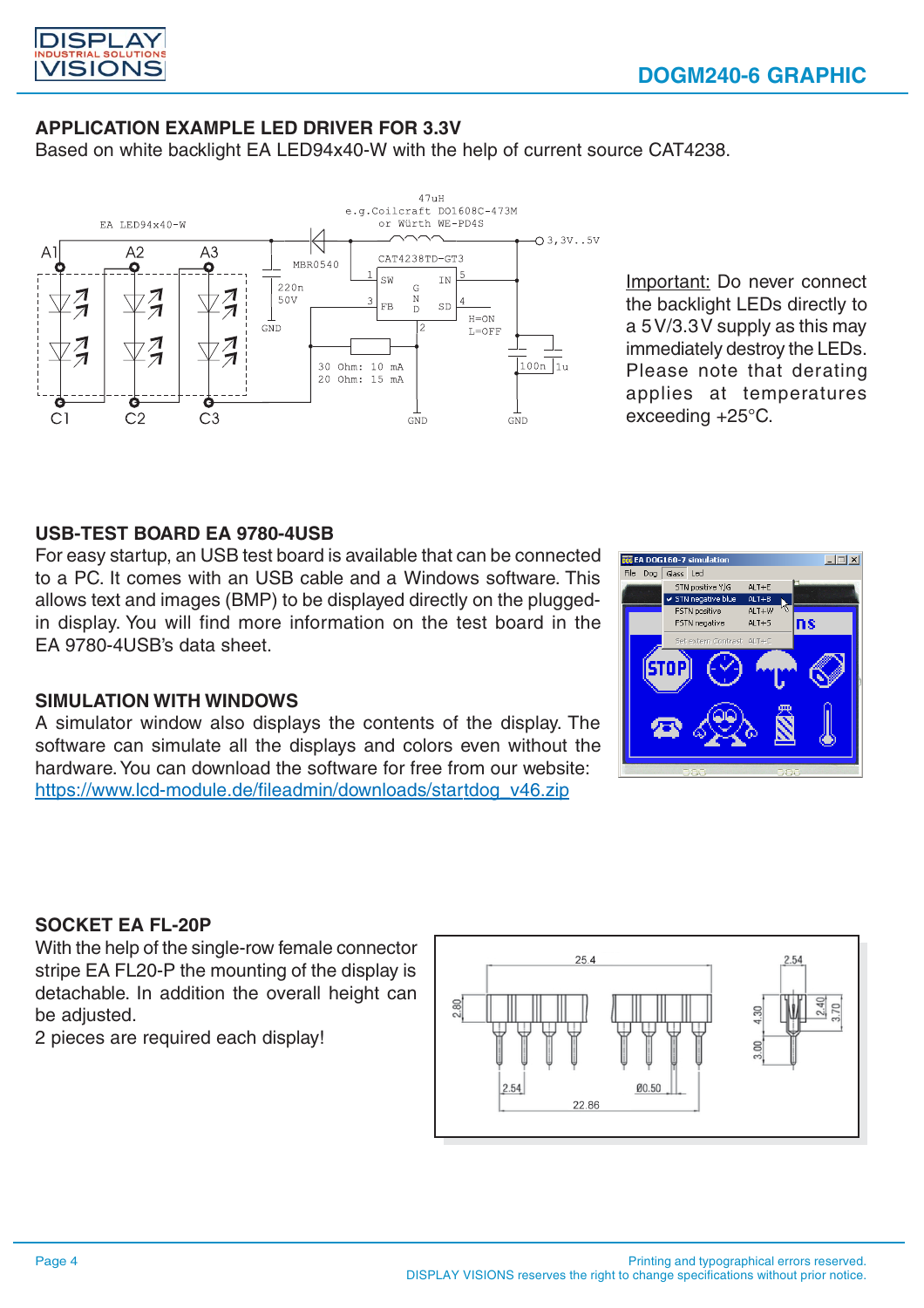C<sub>S0</sub>

**CLK** 

 $SI$ 

# **DATA TRANSFER**

The EA DOGM240-6 supports three serial modes. The data transfer of the two SPI-Modes is unidirectional, that means data can only be written, not read back. Compared to other displays, a busy query is not necessary. The clock-pulse rate of the CLK line can be up to 8MHz, depending on the supply voltage and interface mode.

More detailed information on timing can be found on page 64 to 66 of the data sheet of the UC1611s controller on our website at http://www.lcd-module.de/fileadmin/eng/pdf/zubehoer/uc1611s\_v1\_0.pdf

VDD

 $31$ **VSS** 

**VSS** 

BM<sub>0</sub>

D<sub>13</sub>

# **4 WIRE, 8-BIT SPI-MODE**

Falling edge on Pin CS0 (or rising edge on PIN CS1) is used for chip select and bus cycle reset. During each write cycle, 8 bits of data, MSB first, are latched on eight rising CLK edges into an 8-bit data holder.

If CD=0 (reading at D0), the byte will be decoded as command. If CD=1, this 8-bit will be treated as data byte.

 The clock-pulse rate of the CLK line can be up to 8 MHz, depending on power supply and wiring.



30

 $\frac{31}{1}$ VSS  $\frac{32}{10}$  VSS

 $VDD$ 

VDD (+2,7..3,3V)

VDD (+2,7..3,3V)

 $2K$ 

 $\overline{a}$ 

4 wire

8-Bit SPI

**FA DOGM240-6** 

ନ୍ଦି  $\mathbf{a}$ 

ြို့

 $\overline{\phantom{a}}$ 

**VLCD** 

470n / 25V

VA<sub>0</sub>

VA<sub>0</sub>

 $VA1+$ 

## **3 WIRE, 9-BIT SPI-MODE**

Falling edge on PIN CS0 (or rising edge on PIN CS1) is used for chip select and bus cycle reset. First of all the CD-Bit is transferred to select whether data (H) or command (L) is followed up within the next 8 bit (MSB first) The clock-pulse rate of the CLK line can be up

to 8 MHz, depending on power supply and wiring.



3 wire

| <b>Serial Modes</b> |  |                   |  |  |  |  |  |  |  |  |
|---------------------|--|-------------------|--|--|--|--|--|--|--|--|
| <b>BM0</b>          |  | D13  Description  |  |  |  |  |  |  |  |  |
|                     |  | 4-wire, 8-Bit SPI |  |  |  |  |  |  |  |  |
|                     |  | 3-wire, 9-Bit SPI |  |  |  |  |  |  |  |  |
|                     |  | 2-wire, I2C       |  |  |  |  |  |  |  |  |

470n / 25V

VA<sub>0</sub>+

VA<sub>0</sub>

VA<sub>1</sub>

VA<sub>1</sub> VR<sub>04</sub>

VB<sub>0</sub>

**VB1+** 

VR<sub>1</sub>

Гос  $\overline{M}$  CD

 $\overline{5}$ 

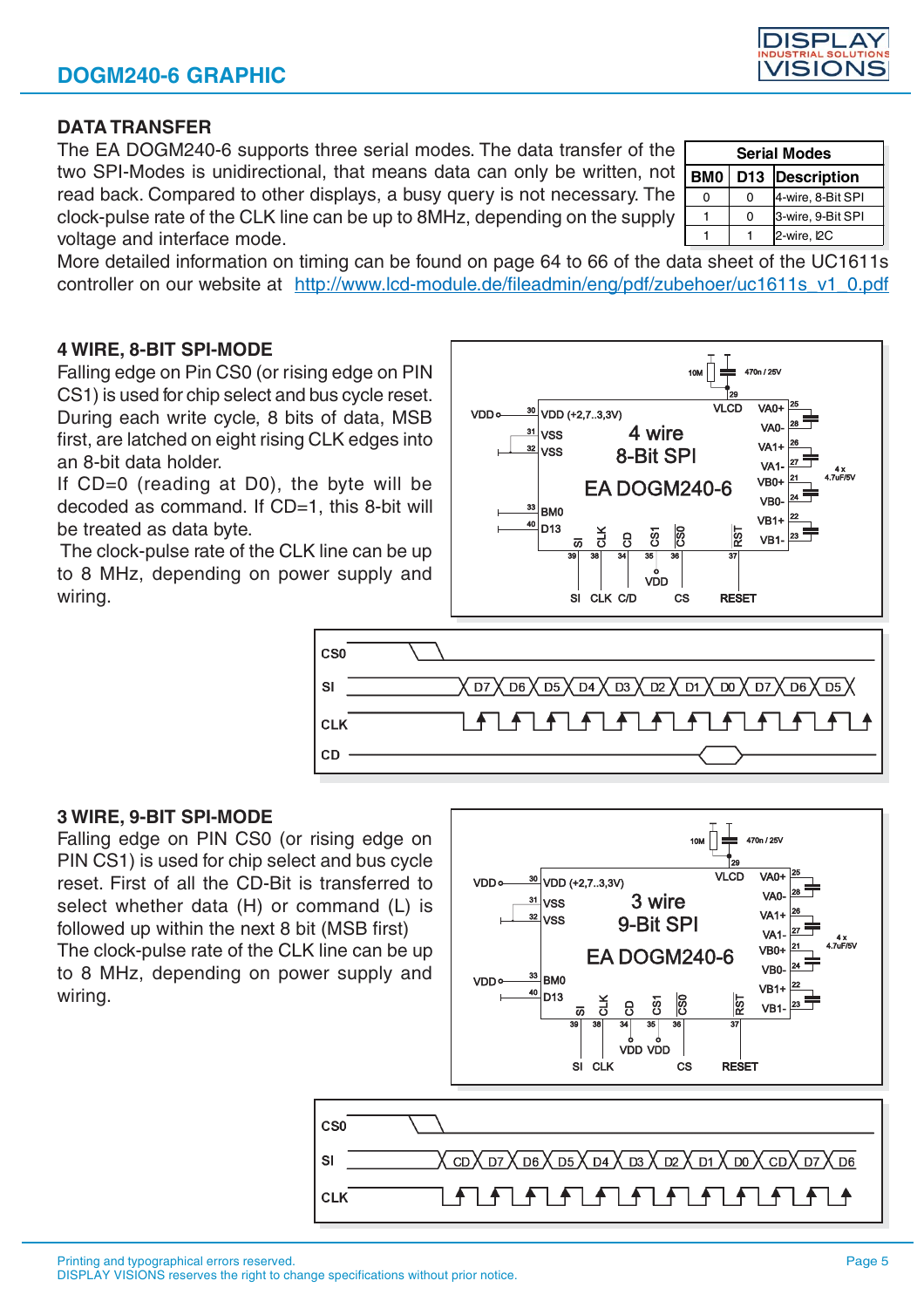



## **2 WIRE, I2C-MODE**

Pin A2 and A3 is used to configure the device address. That means up to 4 displays can use the same  $I<sup>2</sup>C$  bus.

The I²C mode has a bidirectional data transfer, i.e. data can be read back from the display's ram.

The clock-pulse rate of the CLK line can be up to 1.7 MHz, depending on power supply and wiring.

Please be informed, that the pins SDA+SCK contain an internal resistance of 600 to 1000 Ohm, or even more (Important, because of the LO-level while reading data and the ACK-Bit).

**Important:** After the commands to set page or column adress you always have to read a dummy byte.



| $A2 = VSS / A3 = VSS$<br>(like application example) |                      |  |  |  |  |  |  |  |
|-----------------------------------------------------|----------------------|--|--|--|--|--|--|--|
| <b>IFunction</b><br>Adr                             |                      |  |  |  |  |  |  |  |
| \$70                                                | <b>Write Command</b> |  |  |  |  |  |  |  |
| \$71                                                | <b>Read Status</b>   |  |  |  |  |  |  |  |
| \$72                                                | <b>Write Data</b>    |  |  |  |  |  |  |  |
| \$73                                                | <b>Read Data</b>     |  |  |  |  |  |  |  |

| $A2=VDD / A3=VDD$       |                      |  |  |  |  |  |  |  |  |
|-------------------------|----------------------|--|--|--|--|--|--|--|--|
| <b>IFunction</b><br>Adr |                      |  |  |  |  |  |  |  |  |
| \$7C                    | <b>Write Command</b> |  |  |  |  |  |  |  |  |
| \$7D                    | <b>Read Status</b>   |  |  |  |  |  |  |  |  |
| \$7E                    | <b>Write Data</b>    |  |  |  |  |  |  |  |  |
| \$7F                    | <b>Read Data</b>     |  |  |  |  |  |  |  |  |



|      | $A2=VDD / A3=VSS$    | $A2=VSS/A3=VDD$ |                    |  |  |  |  |
|------|----------------------|-----------------|--------------------|--|--|--|--|
| Adr  | <b>IFunction</b>     | Adr             | <b>IFunction</b>   |  |  |  |  |
| \$74 | <b>Write Command</b> | \$78            | Write Command      |  |  |  |  |
| \$75 | <b>Read Status</b>   | \$79            | <b>Read Status</b> |  |  |  |  |
| \$76 | <b>Write Data</b>    | \$7A            | <b>Write Data</b>  |  |  |  |  |
| \$77 | <b>Read Data</b>     | \$7B            | <b>Read Data</b>   |  |  |  |  |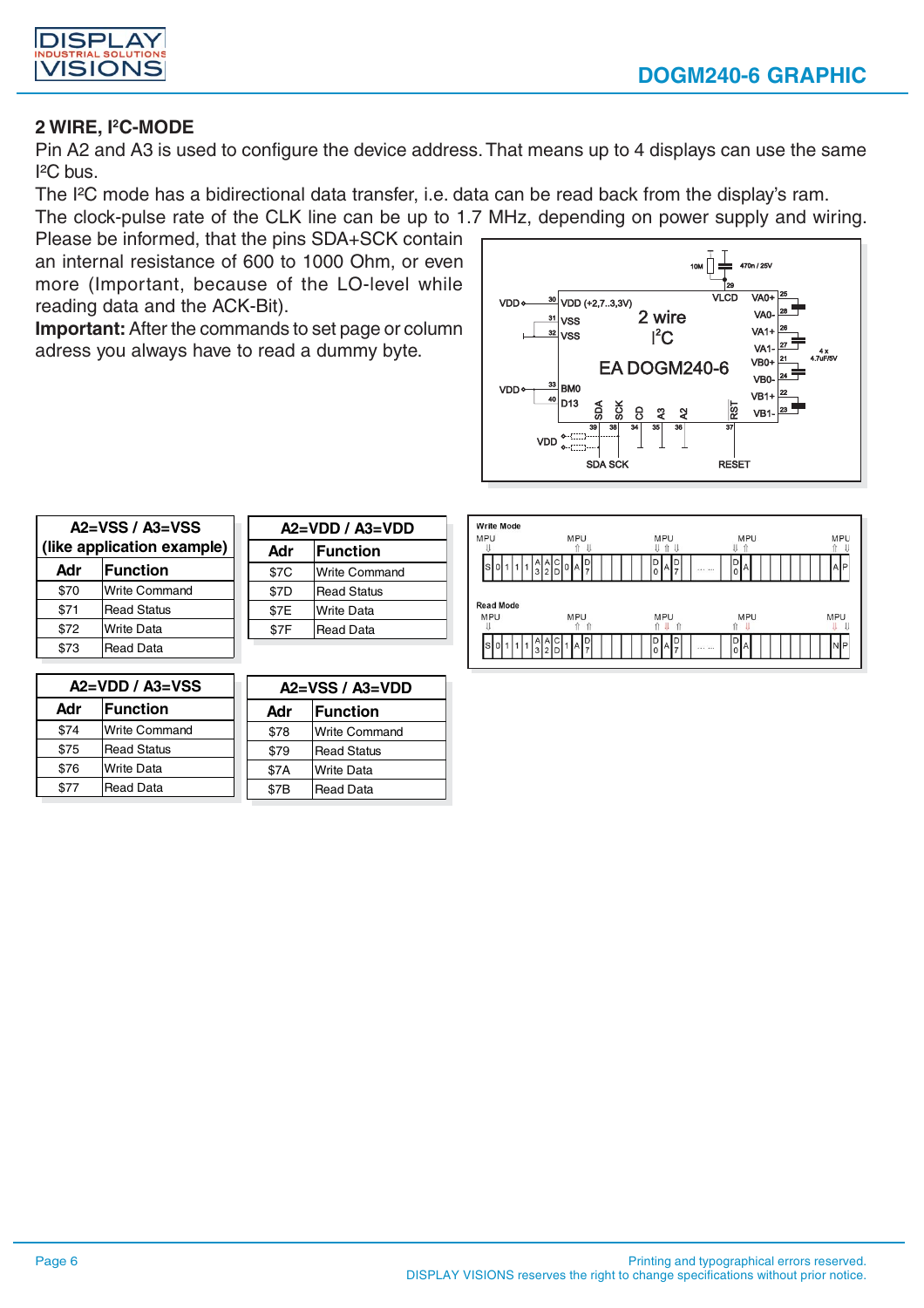

#### **TOUCH PANEL EA TOUCH240-4 (OPTIONAL)**

An analog touch panel is available as an accessory. It has a selfadhesive material on its rear surface and is simply stuck onto the display. The connection is made by means of a 4-pin flexible cable for a ZIF connector (e.g. EA WF100-04S) with a grid of 1.0 mm. Bending radius is defined with min. 5mm. For optimum readability we recommend that you use a backlight with the display.

Interfacing to a processor can be either done by an external touch panel controller or with a controller that is featured with analogue inputs. The touch panel is similar to a potentiometer: connecting a

and measurement is  $\begin{bmatrix} 1 & 0 & 1 \ 0 & 0 & 0 \end{bmatrix}$  done at Top or Bottom.

voltage of e.g. 3.3V to  $\frac{5}{6}$  the pins Top-Bottom<br>makes it possible to  $\frac{5}{6}$  the pins Top-Bottom<br>Lefter Bighty bights is the pins Lefter Bighty is the second part of the Moordinate of makes it possible to  $\frac{2}{5}$  read out a voltage on pin Left or Right which is li-  $\frac{m-16k}{k}$   $\frac{m}{k}$  near to the Y-coordinate of the pressed point. The  $\frac{m}{k}$   $\frac{m}{k}$  X-coordinate will result the pressed point. The  $\frac{100}{20}$   $\frac{100}{20}$  X-coordinate will result when the voltage will  $\begin{bmatrix} 1 & 0 \\ 0 & 1 \end{bmatrix}$  be supplied to Left-Right

| <b>Specification</b>  |        |       |        |  |  |  |  |  |  |  |
|-----------------------|--------|-------|--------|--|--|--|--|--|--|--|
| <b>Specification</b>  | min    | max   | Unit   |  |  |  |  |  |  |  |
| Top-Bottom            | 100    | 180   | Ω      |  |  |  |  |  |  |  |
| Left-Right            | 1300   | 2200  | Ω      |  |  |  |  |  |  |  |
| Voltage               | 3      | 12    | v      |  |  |  |  |  |  |  |
| Current               | 5      | 25    | mA     |  |  |  |  |  |  |  |
| Linearity             |        | 3     | %      |  |  |  |  |  |  |  |
| Force                 | 90     | 120   | g      |  |  |  |  |  |  |  |
| <b>Contact Bounce</b> | 5      | 10    | ms     |  |  |  |  |  |  |  |
| Op. Temperatur        | $-20$  | +60   | °C     |  |  |  |  |  |  |  |
| Stor. Temperatur      | -20    | $+70$ | °C     |  |  |  |  |  |  |  |
| Transmission          | 75     | 85    | %      |  |  |  |  |  |  |  |
| Life Time             | 100000 |       | Cycles |  |  |  |  |  |  |  |

The pinout of the  $\rightarrow$   $\sim$   $\sim$   $\sim$  5.0  $\sim$  connecting cable is shown in the drawing.



## **ZIF CONNECTOR EA WF100-04S**

As an accessory for the touch panel we do provide a ZIF connector (4 pins) with pitch 1.0mm (SMD type). This connector is a "bottom side contact" type

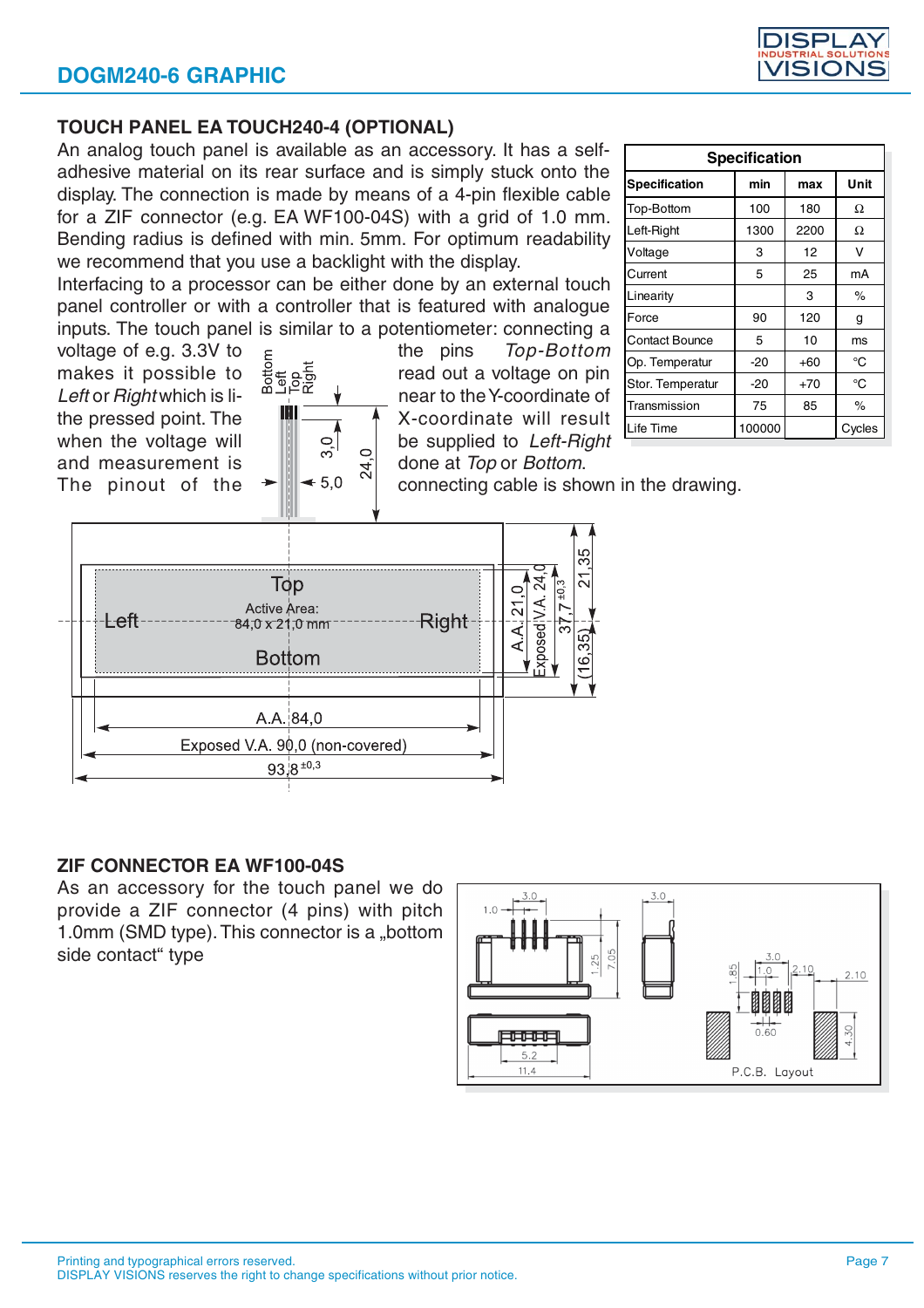

# **TABLE OF COMMANDS (OVERVIEW)**

|      |                              |          |                |                |                | <b>Command Code</b> |                          |                |              |                                                             | <b>Function</b>                     | <b>Default</b> |                                                                                                                                |      |
|------|------------------------------|----------|----------------|----------------|----------------|---------------------|--------------------------|----------------|--------------|-------------------------------------------------------------|-------------------------------------|----------------|--------------------------------------------------------------------------------------------------------------------------------|------|
|      | Command                      | CD       | D7             | D <sub>6</sub> | D <sub>5</sub> | D <sub>4</sub>      | D <sub>3</sub>           | D <sub>2</sub> | D1           | D <sub>0</sub>                                              |                                     |                |                                                                                                                                |      |
| (1)  | Write Data Byte              |          |                |                |                | data bit D[70]      |                          |                |              |                                                             | Write one byte to memory            | <b>N/A</b>     |                                                                                                                                |      |
| (4)  | Set Column Address LSB       | 0        | 0              | $\Omega$       | 0              | $\Omega$            |                          | CA[30]         |              |                                                             |                                     |                | Set the SRAM column address<br>$CA = 0.239$                                                                                    | 0x00 |
|      | Set Column Address MSB       |          | $\Omega$       | 0              | 0              |                     |                          |                | CA[7.4]      |                                                             |                                     |                |                                                                                                                                |      |
| (10) | Set Page Address LSB         | 0        | 0              | 1              |                | $\Omega$            |                          | PA[3.0]        |              | Set the SRAM page address<br>PA=015 in black and white mode |                                     | 0x00           |                                                                                                                                |      |
|      | Set Page Address MSB         | 0        | 0              | $\mathbf{1}$   |                |                     | 0                        |                | PA[6.4]      |                                                             |                                     |                |                                                                                                                                |      |
|      | (15) Set RAM Address Control | $\Omega$ | $\overline{1}$ | $\Omega$       | $\Omega$       | $\Omega$            |                          | AC[20]         |              |                                                             |                                     |                | AC0: 0=stop increment at end, 1=warp around<br>AC1: 0=column, 1=page increment<br>AC2: Set page increment: $0 = +1$ , $1 = -1$ | 0x01 |
|      | (31) Set Window Start Column | $\Omega$ |                | $\mathbf{1}$   |                | WPC0[70]            | 0                        |                | $\mathbf 0$  | $\Omega$                                                    | Set Start Column of Window Function | 0x00           |                                                                                                                                |      |
|      | (32) Set Window Start Page   | 0        | 0              | 0              |                |                     | $\Omega$                 | WPP0[50]       | $\mathbf{0}$ |                                                             | Set Start Page of Window Function   | 0x00           |                                                                                                                                |      |
|      | (33) Set Window End Column   | 0        |                |                |                | WPC1[70]            | 0                        | $\Omega$       |              |                                                             | Set End Column of Window Function   | 0xFF           |                                                                                                                                |      |
|      | (34) Set Window End Page     | 0        | $\Omega$       | $\Omega$       |                |                     | <sup>0</sup><br>WPP1[50] |                |              |                                                             | Set End Page of Window Function     | 0x4F           |                                                                                                                                |      |
|      | (35) Set Window program mode | 0        | $\mathbf{1}$   | $\mathbf{1}$   |                |                     |                          | $\Omega$       | 0            | C <sub>4</sub>                                              | $C4: 0 = inside 1 = outside$        | 0x00           |                                                                                                                                |      |

Further information, please download the datasheet of the controller UC1611s from our homepage: http://www.lcd-module.de/fileadmin/eng/pdf/zubehoer/uc1611s\_v1\_0.pdf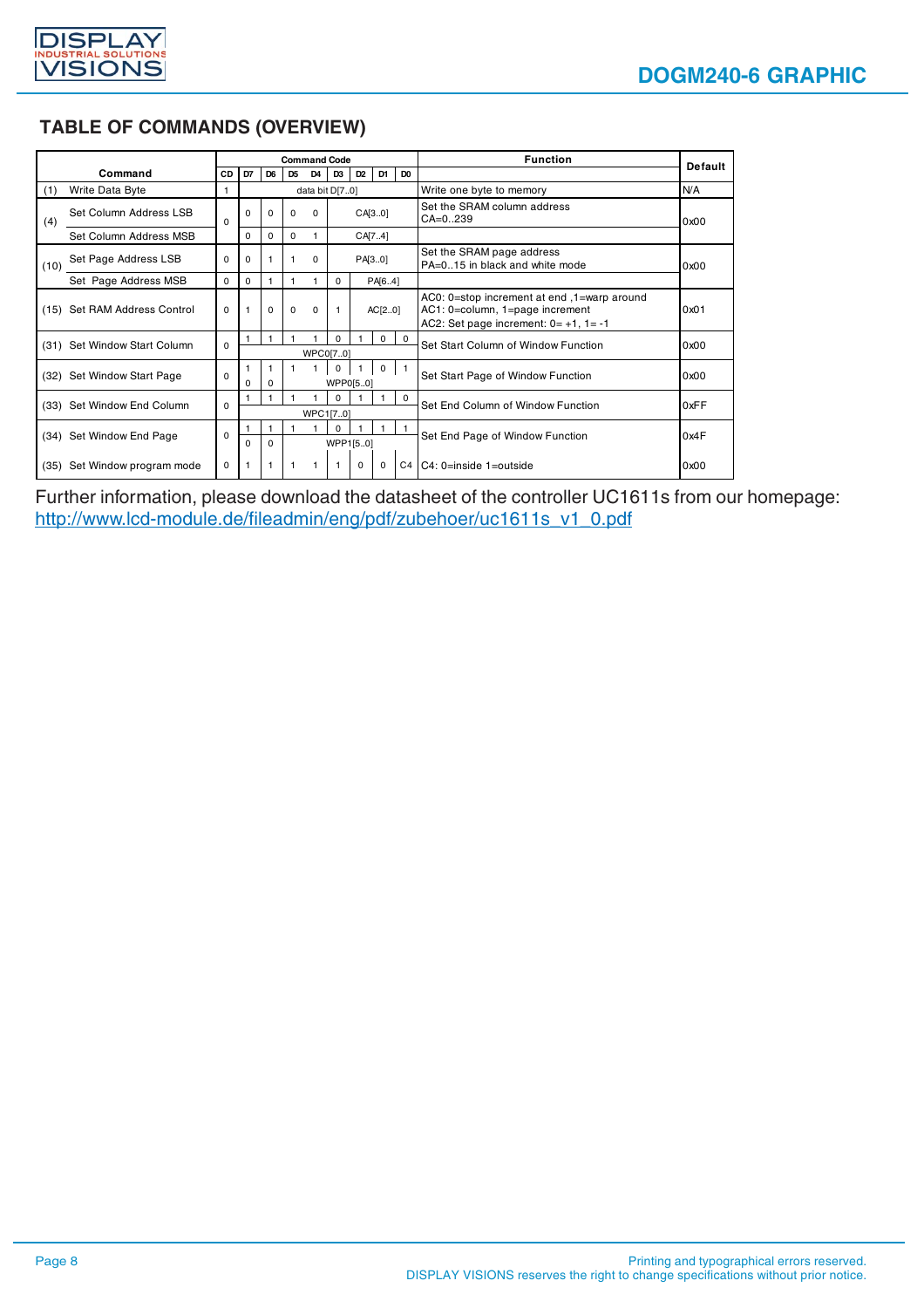# **INITIALISACTION EXAMPLE (6:00 VIEW ANGLE)**

|                                     | Initialisation example (bottom view) |    |                |                |                |                |                |                |                |                  |                                                                |  |
|-------------------------------------|--------------------------------------|----|----------------|----------------|----------------|----------------|----------------|----------------|----------------|------------------|----------------------------------------------------------------|--|
| Command                             | CD                                   | D7 | D <sub>6</sub> | D <sub>5</sub> | D <sub>4</sub> | D <sub>3</sub> | D <sub>2</sub> | D <sub>1</sub> | D <sub>0</sub> | Hex              | Remark                                                         |  |
| [28] Set COM End                    | $\Omega$                             | 0  | $\Omega$       |                | 1              | $\Omega$       | $\Omega$<br>1  | 0              |                | SF1<br>\$3F      | Set last COM electrode to 63<br>(number of COM electrodes - 1) |  |
|                                     |                                      |    |                |                |                | $\Omega$       | $\Omega$       |                | 0              | \$F <sub>2</sub> |                                                                |  |
| Set partitial display start<br>[29] | $\Omega$                             | 0  | <sup>0</sup>   | $\Omega$       | 0              | $\Omega$       | $\Omega$       | 0              | $\Omega$       | \$00             | Set Display start line to 0                                    |  |
|                                     | $\Omega$                             |    |                |                |                | $\Omega$       | $\Omega$       |                |                | \$F3             | Set Display end line to 63                                     |  |
| [30] Set partitial display end      |                                      | 0  | 0              |                |                |                | 1              |                |                | \$3F             |                                                                |  |
| Set Potentiometer<br>[11]           |                                      |    | $\Omega$       | $\Omega$       | $\Omega$       | $\Omega$       | $\Omega$       | 0              |                | \$81             | <b>Set Contrast</b>                                            |  |
|                                     | 0                                    |    | $\Omega$       |                |                | $\Omega$       | 1              |                |                | \$B7             |                                                                |  |
|                                     | $\Omega$                             |    |                | $\Omega$       | $\Omega$       | $\Omega$       | $\Omega$       | 0              | $\Omega$       | \$C <sub>0</sub> | set bottom view                                                |  |
| Set LCD mapping control<br>[21]     |                                      | 0  | <sup>0</sup>   | $\Omega$       | $\Omega$       | $\Omega$       | $\Omega$       |                | $\Omega$       | \$02             |                                                                |  |
| Set line rate<br>$[17]$             | $\Omega$                             |    | 0              |                | $\Omega$       | $\Omega$       | $\Omega$       |                |                | <b>\$A3</b>      | 9.4 kilo-lines per second                                      |  |
| Set LCD bias ratio<br>[27]          | $\Omega$                             |    |                |                | $\Omega$       |                | $\Omega$       | 0              |                | \$E9             | Set bias ratio to 10.                                          |  |
| Set display enable<br>[20]          | $\Omega$                             |    | 0              |                | 0              |                | $\Omega$       | 0              |                | <b>\$A9</b>      |                                                                |  |
| [23] Set display pattern            | 0                                    |    |                | $\Omega$       |                | $\Omega$       | 0              | 0              |                | \$D1             | Enable display in black and white mode                         |  |

# **GRAPHIC RAM**

The EA DOGM240-6 has integrated a RAM to store 4 complete display contents. One byte contains 8 dots. The complete datasheet for the controller UC1611s can be downloaded on our homepage:

http://www.lcd-module.de/fileadmin/eng/pdf/zubehoer/uc1611s\_v1\_0.pdf

# **12:00 VIEW ANGLE, TOP VIEW**

If the display is read mostly from above (on the front of a laboratory power supply unit e.g.), the preferred angle of viewing can be set to 12 o'clock. This rotaties the display by 180°. A slightly different

initialization setup is required for this. *6:00 o'clock (Bottom View) 12:00 o'clock (Top View)*

| Initialisation example (changes for top view |                         |     |      |                |      |                |                |       |          |    |                  |                 |
|----------------------------------------------|-------------------------|-----|------|----------------|------|----------------|----------------|-------|----------|----|------------------|-----------------|
| l Command                                    |                         | CD. | 1 D7 | D <sub>6</sub> | D5 . | D <sub>4</sub> | D <sub>3</sub> | D2 D1 |          | D0 | Hex              | <b>I</b> Remark |
| [21]                                         | Set LCD Mapping Control | 0   |      |                |      |                |                |       |          |    | \$C <sub>0</sub> | Set top view    |
|                                              |                         |     |      |                |      |                |                |       | $\Omega$ |    | \$04             |                 |



|                | Column address<br>-239 |
|----------------|------------------------|
| D <sub>0</sub> | Page 0                 |
| D7             |                        |
| $D_Q^0$        |                        |
| D7             | Page 1                 |
| D <sub>0</sub> |                        |
|                | Page 2                 |

| $D_{\tilde{l}}^0$<br>D7 | Page 5 |
|-------------------------|--------|
| D <sub>0</sub><br>D7    | Page 6 |
| D <sub>0</sub>          | Page 7 |